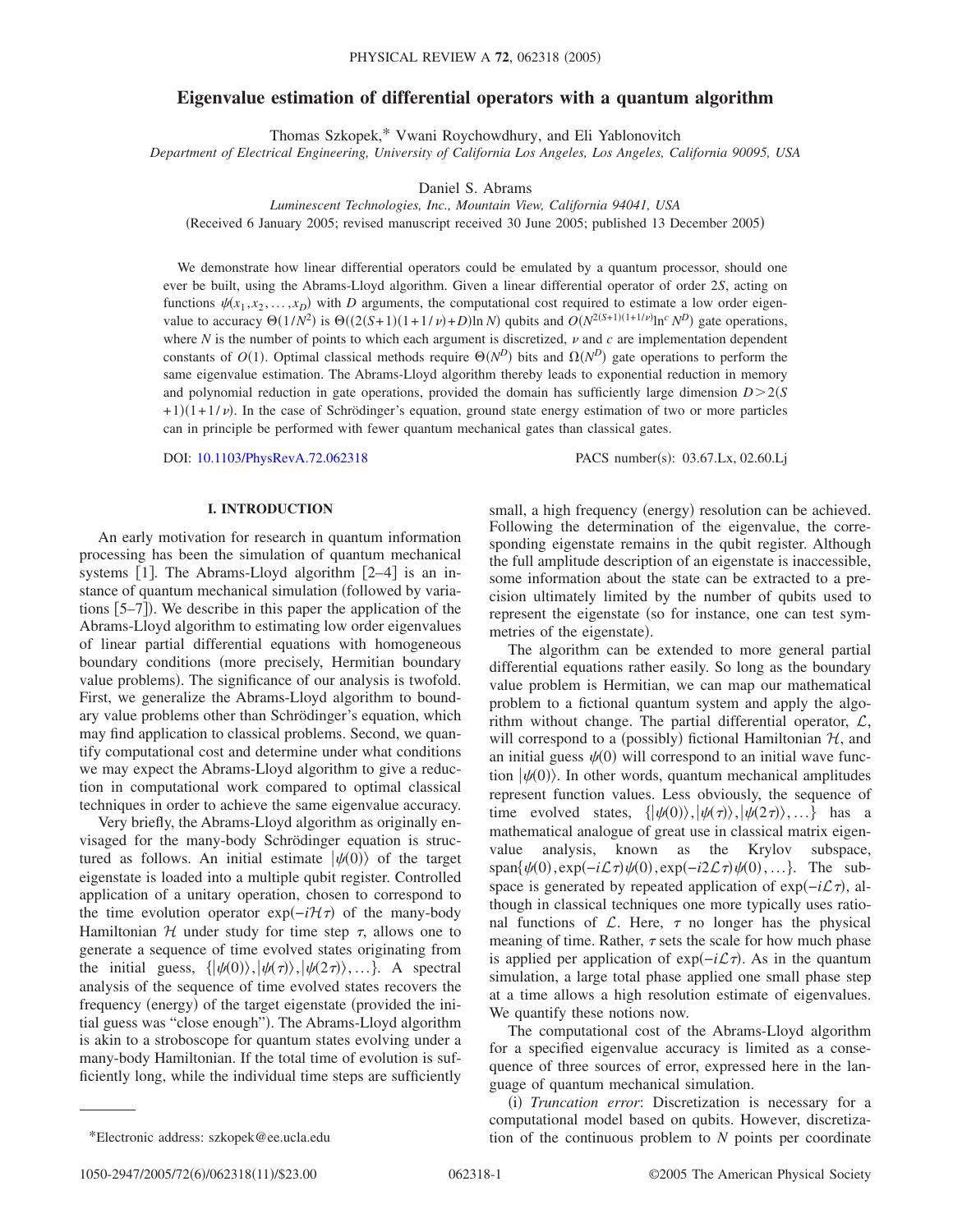results in  $\Theta(1/N^2)$  relative error in low order energy eigenvalues due to truncation of high spatial frequency contributions. The choice of *N* must be made appropriate to the accuracy that is desired.

(ii) Splitting error: The full many-body evolution  $\exp(-i\mathcal{H}\tau)$  over time step  $\tau$  can be implemented with universal gates by splitting the full evolution into a sequence of efficiently implementable unitaries  $exp(-i\mathcal{H}^k \tau)$ , where  $\mathcal{H}$  $=\sum_{k} {\mathcal{H}}^{k}$ . The approximation results in an absolute eigenvalue error  $O(||\mathcal{H}||_2^{v+1} \tau^v)$ , where  $||\mathcal{H}||_2$  is the maximum eigenvalue of the discretized Hamiltonian  $H$  and  $\nu$  is a constant of  $O(1)$ determined by the precise sequence of local operators chosen. Splitting error requires us to use small time steps  $\tau$ .

(iii) Frequency resolution: A quantum Fourier transform, like any discrete Fourier transform, can resolve absolute phase to accuracy at best  $\pm \pi$ . For a sequence of *M* samples, the relative error in an energy eigenvalue *E* will be  $\pm \pi/(ME\tau)$ . Frequency resolution requires us to simulate over a large total time  $M\tau$ .

The optimal way to balance these errors is as follows. Since we are interested in the continuous problem, we first choose a discretization of *N* points per sample so that the discrete problem eigenvalue approximates the continuous eigenvalue problem to some desired accuracy  $\Theta(1/N^2)$ . We wish to solve the discretized problem to an accuracy determined by the truncation error limit; solving the discrete problem to greater accuracy leads to wasted effort since we are interested in the continuous problem, while solving the discrete problem to lesser accuracy implies we have wasted effort by choosing too many discrete points *N* per coordinate. We can thereby determine the maximum time step  $\tau$  to keep splitting error no greater than truncation error. Next, we can determine the number of time steps *M* required to resolve eigenvalues with the quantum Fourier transform at the truncation error limit. In the case of Hermitian boundary value problems, we show in this paper that the resulting computational cost is  $\Theta(D \ln N)$  qubits and  $O(N^{2(S+1)(1+1/\nu)} \ln^c N)$  gate operations, where 2*S* is the differential order of  $\mathcal L$  and  $c$  is a constant  $O(1)$ . This can be compared with the optimal classical cost of  $\Theta(N^D)$  bits and  $\Omega(N^D)$  gate operations. Near optimal classical methods approaching these costs do in fact exist  $1<sup>1</sup>$ 

We emphasize that in our analysis, we take a constructive approach wherein we account for all the logical operations required to implement the algorithm without recourse to oracles that may or may not have physically efficient implementations. This is in contrast to previous work including the simulation of spin glass physics  $[8]$ , and Sturm-Liouville problems (Ref. [9] and references therein). As stated, our motivation is to compare the computational cost of eigenvalue estimation by the Abrams-Lloyd algorithm and optimal classical methods.

Our paper is organized as follows. In Sec. II, we introduce the one-dimensional eigenvalue problem, which will serve as a useful example with which the principles of the algorithm can be illustrated. We derive the truncation error for low order eigenvalues in a way suitable for extension to higher dimensional problems. The algorithm itself is described in Sec. III, followed by an analysis of computational cost as it is applied to the one-dimensional problem in Sec. IV. A circuit suitable for a second order differential equation is given as a concrete example. Generalization of the algorithm to higher dimensional problems is given in Sec. V along with an analysis of computational cost, where we show a reduction in computational work polynomial in *N* over classical techniques. Concluding remarks about the computational efficiency of the Abrams-Lloyd algorithm are given in Sec. VI.

## **II. ONE-DIMENSIONAL PROBLEM**

To illustrate the essential features of eigenvalue estimation of differential operators, it is instructive to consider a Hermitian one-dimensional problem, which we introduce here in some detail. The primary result of this section is a derivation of truncation error in low order eigenvalues as a function of discretization. Much of the notation used throughout this paper are defined in this section. We begin with a linear, 2*S*-order differential operator  $D$  that maps a complex valued function  $\psi(x)$ ,  $x \in [0,1]$  to a function according to the rule,

$$
\mathcal{D}\psi(x) = \sum_{s=0}^{S} \frac{\partial^{s}}{\partial x^{s}} \left( a_{s}(x) \frac{\partial^{s} \psi(x)}{\partial x^{s}} \right) = a_{0}(x) \psi(x)
$$

$$
+ \frac{\partial}{\partial x} \left( a_{1}(x) \frac{\partial \psi(x)}{\partial x} \right) + \dots + \frac{\partial^{S}}{\partial x^{S}} \left( a_{S} \frac{\partial^{S} \psi(x)}{\partial x^{S}} \right), (1)
$$

where we assume  $\psi(x)$  has finite derivatives up to order 2*S*. The coefficients  $a_s(x)$ ,  $s=0,1,2,...,S$  are finite, real valued functions on the domain  $x \in [0,1]$  with finite derivatives to order *s* and satisfy periodic boundary conditions,

$$
\frac{\partial^t a_s}{\partial x^t}(0) = \frac{\partial^t a_s}{\partial x^t}(1), \quad t = 0, 1, \dots, s.
$$
 (2)

The minimal smoothness assumed of  $a_0(x)$  is continuity on  $x \in [0,1]$ . For concreteness, we impose periodic boundary conditions upon  $\psi(x)$  itself,

$$
\frac{\partial^t \psi}{\partial x^t}(0) = \frac{\partial^t \psi}{\partial x^t}(1), \quad t = 0, 1, ..., 2S
$$
 (3)

although more general homogeneous boundary conditions could be insisted upon. Given the above definitions, a set of eigenfunctions  $\phi_f(x)$  with corresponding real eigenvalues  $\lambda_f$ is defined through

$$
\mathcal{D}\phi_f(x) = \lambda_f \phi_f(x),\tag{4}
$$

and we order the eigenvalues  $\lambda_f$ ,  $f=1, 2, 3, \ldots$  in ascending order  $\lambda_1 \leq \lambda_2 \leq \ldots$  The definition and boundary conditions in Eqs.  $(1)$ – $(3)$  guarantee a Hermitian  $D$ , meaning  $\int_0^1 dx (\phi_f D \phi_f - \phi_f D \phi_f) = 0$  for any pair of eigenfunctions  $\phi_f$ ,  $\phi_{f'}$ . All the usual eigenvalue/eigenfunction properties of Hermitian operators follow. Our task is to estimate a low order  $[f=O(1)]$  eigenvalue  $\lambda_f$ .

<sup>&</sup>lt;sup>1</sup>A near optimal classical method can be constructed using a combination of Krylov subspace iteration, matrix preconditioning and multigrid solutions, as in Ref.  $[20]$ . See Refs.  $[13,19]$  for a sampling of the vast array of classical numerical techniques available.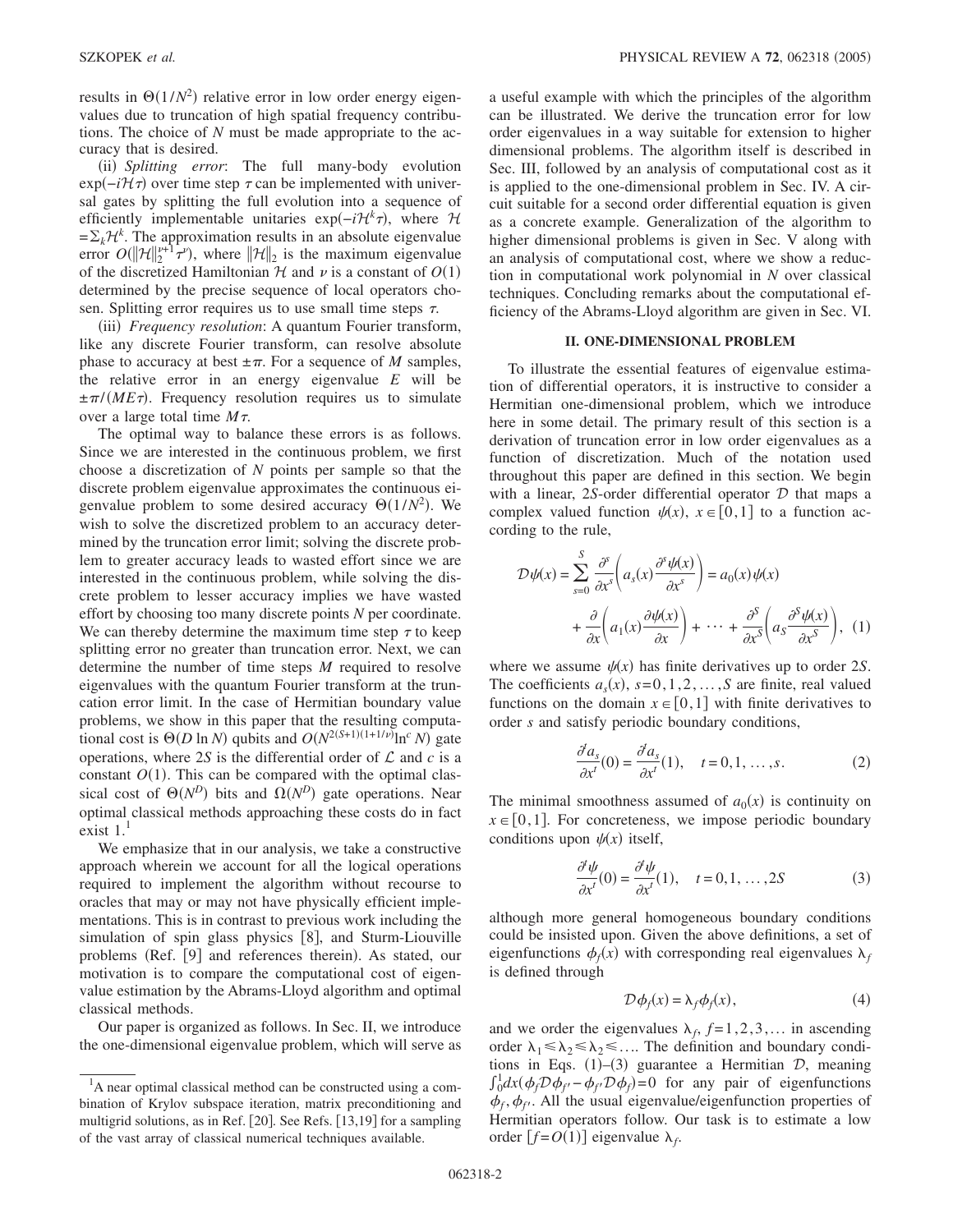The most useful expression of the eigenvalue is the Rayleigh quotient,

$$
\lambda_f = \int_0^1 dx \phi_f^*(x) \mathcal{D}\phi_f(x) = \int_0^1 dx \phi_f^*(x) \mathcal{L}\phi_f(x), \qquad (5)
$$

where we impose unity  $L_2$  norm on the eigenfunctions

$$
\|\phi_f\|_{L_2} = \left(\int_0^1 dx \phi_f^*(x) \phi_f(x)\right)^{1/2} \tag{6}
$$

in anticipation of the quantum algorithm and the operator  $\mathcal{L}$ , derived from  $D$  by simple integration by parts, is a more convenient (bilinear) operator to work with due to its symmetric form,

$$
\varphi^*(x)\mathcal{L}\psi(x) = \sum_{s=0}^{S} \frac{\partial^s \varphi^*(x)}{\partial x^s} a_s(x) \frac{\partial^s \psi(x)}{\partial x^s}
$$
(7)

for any two functions  $\varphi(x)$  and  $\psi(x)$ .

It is useful to work not only in the "space" domain *x*  $\in [0,1]$ , but also in the "reciprocal space" domain of integers,  $k \in \mathbb{Z}$ . The connection between the two representations is defined by the Fourier transforms

$$
\widetilde{\psi}_k = \int_0^1 dx \exp(-2\pi ikx)\psi(x),
$$

$$
\psi(x) = \sum_{k=-\infty}^{\infty} \exp(2\pi ikx)\widetilde{\psi}_k,
$$
 (8)

where a tilde will indicate a reciprocal space representation throughout the paper. Our eigenvalue Eq. (4) is Fourier transformed to

$$
\sum_{k'= -\infty}^{\infty} \widetilde{\mathcal{L}}_{k,k'} \widetilde{\phi}_{f,k'} = \lambda_f \widetilde{\phi}_{f,k},
$$
\n(9)

where

$$
\widetilde{\mathcal{L}}_{k,k'} = \sum_{s=0}^{S} (2\pi i k)^s \widetilde{a}_{s,k-k'} (2\pi i k')^s
$$
\n(10)

is the reciprocal space matrix representation of the operator  $\mathcal{L}$  (and  $\mathcal{D}$ ). The Rayleigh quotient of Eq. (5) is Fourier transformed to

$$
\lambda_f = \sum_{k,k'= -\infty}^{\infty} \tilde{\phi}_{f,k} \tilde{\mathcal{L}}_{k,k'} \tilde{\phi}_{f,k'},
$$
 (11)

where we now have the Euclidean normalization,

$$
\|\widetilde{\phi}_f\|_2 = \left(\sum_{k=-\infty}^{\infty} \widetilde{\phi}_{f,k}^* \widetilde{\phi}_{f,k}\right)^{1/2} = 1, \qquad (12)
$$

consistent with  $\|\phi_f\|_{L_2} = 1$  and our Fourier transform definition.

In a classical digital computer, discretization of the domain  $x \in [0,1]$  is required so that values x can be represented with a finite number of bits. For the quantum algorithm we will be discussing, discretization of the domain will also be required so that values *x* can be identified with a finite number of qubits. We can then sample the spatial domain at the points  $x=0, 1/N, 2/N, ..., (N-1)/N$ , where  $N=2^n$  requires *n* qubits. It will be more convenient to work with the integers *¯x*=*Nx*=0,1,2,...,*N*− 1. The discrete spatial domain of *<sup>N</sup>* points allows us to approximate a function  $\psi(x)$  by a vector,

$$
\psi^{(N)} = (\psi_0^{(N)}, \psi_1^{(N)}, \dots, \psi_{N-1}^{(N)})
$$
\n(13)

for computational purposes, where we shall impose the Euclidean norm  $\|\psi^{(N)}\|_2 = 1$ . In particular, we wish to generate discretized approximations  $\phi_f^{(N)}$  that approach the continuous problem eigenvector  $\phi_f(x)$  such that taking an ever greater number of discretization points  $\overline{N}$  gives us the limit  $\lim_{N\to\infty}\sqrt{N}\phi_{f,\overline{x}}^{(N)}$  $\oint_{f,\bar{x}}^{(N)} = \phi_f(x)$ , the factor  $\sqrt{N}$  accounting for Euclidean normalization of the vector  $\phi_f^{(N)}$  and  $L_2$  normalization of the function  $\phi_f(x)$ . We discuss how we generate  $\phi_f^{(N)}$  and how to quantify the quality of our discrete approximations as a function of *N* further below.

In addition to having a discrete approximation to functions  $\psi(x)$ , we shall require discrete approximations of the differential operator  $\mathcal L$  of Eq. (7) in the form of an  $N \times N$ matrix  $\mathcal{L}^{(N)}$  acting on vectors  $\psi^{(N)}$ . Hence, we will need *N*  $\times N$  finite difference matrices, which we shall denote  $\Delta_{(s)}^{(N)}$ , to approximate derivatives  $\partial^s/\partial x^s$ . There is freedom in choosing finite differences to approximate derivatives, here we (arbitrarily) choose the forward difference for a concrete example,

$$
(\Delta_{(1)}^{(N)} \psi^{(N)})_{\bar{x}} = N(\psi_{\bar{x}+1}^{(N)} - \psi_{\bar{x}}^{(N)}), \tag{14}
$$

and higher order finite differences can be generated by  $\Delta_{(s)}^{(N)}$  $=(\Delta_{(1)}^{(N)})^s$  for integer *s*. From the very definition of derivatives, we have  $\lim_{N\to\infty} \sqrt{N}(\Delta_{(s)}^{(N)}\psi^{(N)})_{\overline{x}} = \partial^s \psi(x)/\partial x^s$  if  $\lim_{N\to\infty} \sqrt{N}\psi_{\overline{x}}^{(1)}$  $\psi_x^{(N)} = \psi(x)$ , the factor  $\sqrt{N}$  again accounting for Euclidean normalization of the vector  $\psi^{(N)}$  and  $L_2$  normalization of the function  $\psi(x)$ . The subscript arithmetic  $\bar{x} \pm 1$  in the definition of finite differences is to be performed modulo-*N*, consistent with the boundary conditions of Eqs.  $(2)$  and  $(3)$ . The resulting matrix operator  $\mathcal{L}^{(N)}$  is

$$
\mathcal{L}^{(N)} = \sum_{s=0}^{S} (\Delta_{(s)}^{(N)})^T \text{Diag}(a_s^{(N)}) \Delta_{(s)}^{(N)},
$$
(15)

where  $(\cdot)^T$  indicates matrix transpose and Diag $(\cdot)$  indicates a diagonal matrix with the vector argument along the diagonal. With the above construction for  $\mathcal{L}^{(N)}$ , we can now pose a Hermitian matrix eigenvalue problem,

$$
\sum_{\bar{x}=0}^{N-1} \mathcal{L}_{\bar{x},\bar{x}}^{(N)} \phi_{f,\bar{x}}^{(N)} = \lambda_f^{(N)} \phi_{f,\bar{x}}^{(N)}
$$
(16)

whose solutions will have the desired properties  $\lim_{N\to\infty} \sqrt{N} \phi_{f,\bar{x}}^{(N)} = \phi_f(x)$  and  $\lim_{N\to\infty} \lambda_f^{(N)} = \lambda_f$ , with the obvious restriction  $f \leq N$ . A reciprocal space description is useful, for which we introduce the discrete Fourier transforms,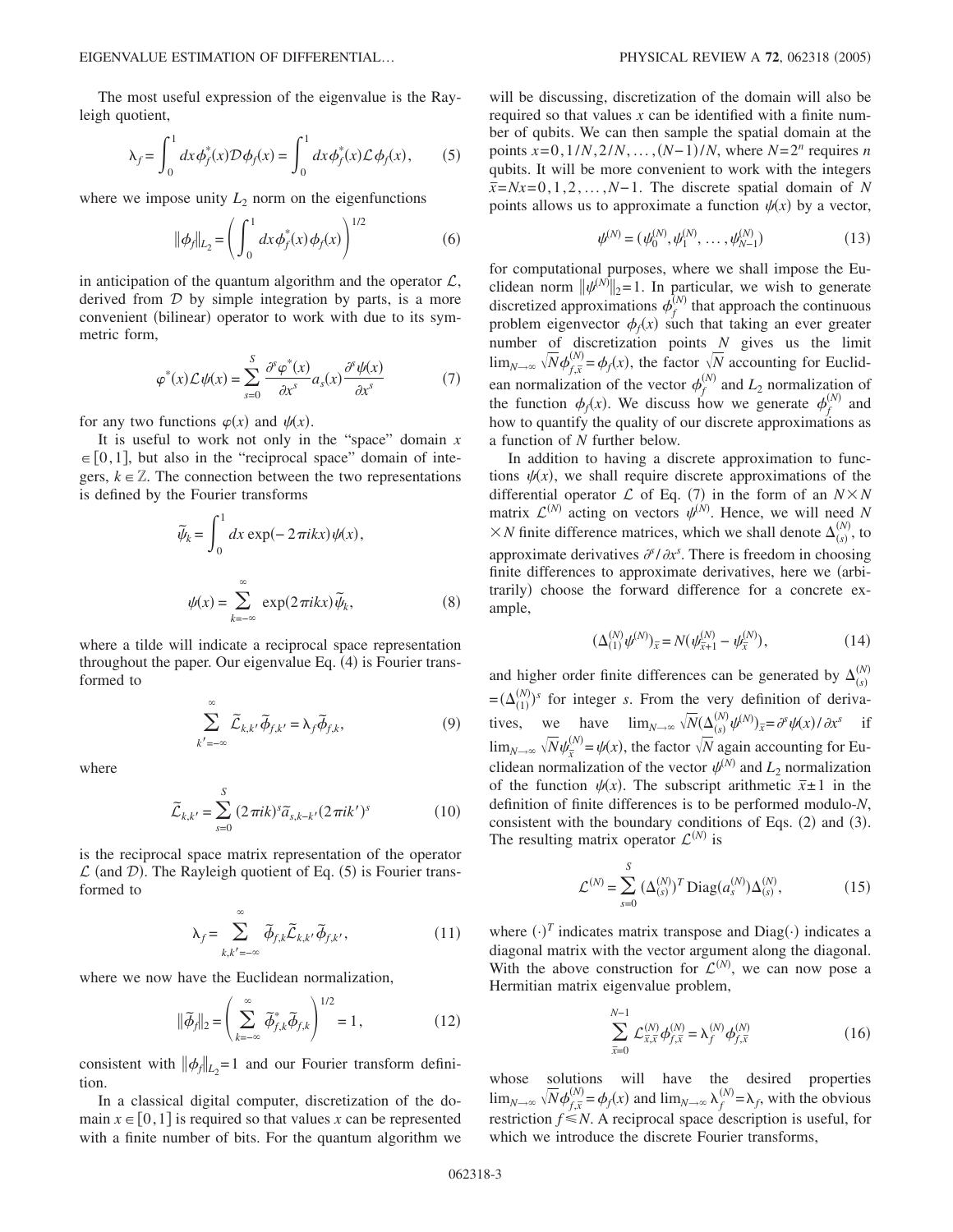$$
\widetilde{\psi}_{k}^{(N)} = \frac{1}{\sqrt{N}} \sum_{\bar{x}=0}^{N-1} \omega^{-k\bar{x}} \psi_{\bar{x}}^{(N)},
$$
  

$$
\psi_{\bar{x}}^{(N)} = \frac{1}{\sqrt{N}} \sum_{k=-N/2}^{N/2-1} \omega^{k\bar{x}} \widetilde{\psi}_{k}^{(N)},
$$
(17)

where  $\omega = \exp(2\pi i/N)$  and reciprocal space has been truncated to the set  $\mathcal{N} = \{k \in \mathbb{Z} : -N/2 \le k \le N/2 - 1\}$ . The eigenvectors are assigned unit Euclidean norm in both  $\bar{x}$  and  $k$ space representations,

$$
\|\phi_f^{(N)}\|_2 = \left(\sum_{\bar{x}=0}^{N-1} \phi_{f,\bar{x}}^{*(N)} \phi_{f,\bar{x}}^{(N)}\right)^{1/2} = \left(\sum_{k \in \mathcal{N}} \phi_{f,k}^{*(N)} \phi_{f,k}^{(N)}\right)^{1/2} = 1,
$$
\n(18)

so that the discrete analogs of Eqs.  $(5)$  and  $(11)$  are

$$
\lambda_f^{(N)} = \sum_{\bar{x}, \bar{x}^{'}=0}^{N-1} \phi_{f, \bar{x}'}^{*(N)} \mathcal{L}_{\bar{x}^{'}, \bar{x}}^{(N)} \phi_{f, \bar{x}}^{(N)} = \sum_{k, k^{'} \in \mathcal{N}} \tilde{\phi}_{f, k'}^{*(N)} \tilde{\mathcal{L}}_{k', k}^{(N)} \tilde{\phi}_{f, k}^{(N)} \quad (19)
$$

which we shall find useful below.

We shall call  $|\lambda_f^{(N)} - \lambda_f|$  the truncation error, alluding to the fact that we wish to approximate  $\lambda_f$  with  $\lambda_f^{(N)}$  while truncating reciprocal space from all integers  $Z$  to the subset  $N$ . We now proceed to show the well-known fact that replacing derivatives by finite differences ultimately limits the convergence of  $\lambda_f^{(N)}$  to  $\lambda_f$  as the number of sampling points *N* increases. Straightforward application of previously stated<br>definitions gives<br> $(\Delta_{(1)}^{(N)} \psi^{(N)})_k = N[\exp(2\pi i k/N) - 1]\tilde{\psi}_k^{(N)}$ definitions gives

$$
\begin{aligned} \left(\Delta_{(1)}^{(\widetilde{N})}\widetilde{\psi}^{(N)}\right)_k &= N[\exp(2\pi ik/N) - 1]\widetilde{\psi}_k^{(N)}\\ &= 2\pi ik \widetilde{\psi}_k^{(N)} \left[1 + \Theta\left(\frac{k^2}{N^2}\right)\right],\end{aligned} \tag{20}
$$

where we have made use of series expansions and the fact that  $|k| \le N/2$  to arrive at the contribution  $\Theta(k^2/N^2)$ . The result holds for higher order derivatives.

An important parameter in characterizing truncation error is a reciprocal space cutoff  $k(\phi_f)$ , which can be defined for every  $\phi_f$ . There will always exist a number  $k(\phi_f)$  such that  $|\tilde{\phi}_{f,k}|^2 = O(k^{-(4S+1+\epsilon)})$  for all  $|k| > k(\phi_f)$  and some infinitesimal  $\epsilon$ . This follows simply because  $\phi_f$  must be differentiable up to order 2*S*, and therefore the series  $\Sigma_k(2\pi k)^{4S} |\vec{\phi}_{f,k}|^2$  giving the norm of the 2*Sth* derivative of  $\phi_f$  must converge. The eigenvalue spectrum of the continuous domain operator  $\mathcal L$  is unbounded, and it can be shown that  $\sup\{k(\phi_f)\}\)$  does not exist. However, since we restrict ourselves to  $f = O(1)$ , we can specify a finite  $k(\phi_f)$  independent of *N*. For *N*/2  $\gt k(\phi_f)$ , a reciprocal space cutoff  $k(\phi_f^{(N)})$  must also exist since  $\lim_{N\to\infty} \tilde{\phi}_{f,k}^N = \tilde{\phi}_{f,k}$ . From here on, we shall not distinguish between  $k(\phi_f^{(N)})$  and  $k(\phi_f)$  as the precise value of the reciprocal space cutoff is not needed, but simply its existence. We thus define another subset of reciprocal space  $\mathcal{M} = \{k \in \mathbb{Z} : |k| < k(\phi_f)\}.$ 

We have now collected enough ingredients to find the truncation error  $|\lambda_f^{(N)} - \lambda_f|$ . We assume that  $N/2 > k(\phi_f)$ , so

that a "reasonable" representation of  $\phi_f$  can be made on the discretized domain. By "reasonable," we mean the eigenvalue  $\lambda_f$  can be estimated using Eq. (11) and the truncated reciprocal space  $N$  to give,

$$
\lambda_f = \sum_{k,k' \in \mathcal{N}} \tilde{\phi}_{f,k'}^* \tilde{\mathcal{L}}_{k',k} \tilde{\phi}_{f,k} + O(N^{-(2S+\epsilon)}), \tag{21}
$$

where the above result arises from the least convergent (highest order derivative) contribution to  $\lambda_f$  in the region  $k, k' \notin \mathcal{N}$ ,

$$
\sum_{k,k' \in \mathcal{N}} \tilde{\phi}_{f,k'}^*(2\pi i k)^S \tilde{a}_{S,k-k'}(2\pi i k')^S \tilde{\phi}_{f,k}
$$
  
= 
$$
\sum_{k,k' \in \mathcal{N}} O(k'^{-(S+1/2+\epsilon)}k^{-(S+1/2+\epsilon)}) = O(N^{-(2S+\epsilon)}), (22)
$$

where we have made use of  $|\tilde{\phi}_{f,k}| = O(k^{-(2S+1/2+\epsilon)})$  for *k*  $\geq k(\phi_f)$ . Thus, for  $N/2 \geq k(\phi_f)$ , truncation of the reciprocal space sum in Eq. (11) gives  $O(N^{-(2S+\epsilon)})$  error.

Using the finite difference error of Eq.  $(20)$ , the reciprocal space matrix  $\tilde{\mathcal{L}}^{(N)}$  can be written

$$
\widetilde{\mathcal{L}}_{k,k'}^{(N)} = \sum_{s=0}^{S} \left\{ (2\pi i k)^s \widetilde{a}_{s,k-k'} (2\pi i k')^s \left[ 1 + \Theta \left( \frac{k^2 + k'^2}{N^2} \right) \right] \right\},\tag{23}
$$

where we have used the fact that there is some freedom in approximating  $a_s(x)$  by  $a_{s,\bar{x}}^{(N)}$ . We choose to match spectral components  $\tilde{a}_{s,k}^{(N)} = \tilde{a}_{s,k}$ , and accept that  $a_{s,\bar{x}}^{(N)}$  $\binom{N}{s}$  may exhibit oscillation artifacts (Gibb's phenomenon) due to discarding the contributions  $\tilde{a}_{s,k}$  for  $k \in \mathbb{Z} - \mathcal{N}$ . Note that the smoothness of  $a<sub>s</sub>(x)$ , meaning continuity and finite *s* order derivatives for  $x \in [0,1]$ , implies the existence of reciprocal space cutoffs  $k(a_s)$ . We use Eq. (19) to decompose,

$$
\lambda_f^{(N)} = \sum_{k,k' \in \mathcal{M}} \tilde{\phi}_{f,k'}^{*(N)} \tilde{\mathcal{L}}_{k',k} \tilde{\phi}_{f,k}^{(N)} \left[ 1 + \Theta \left( \frac{k(\phi_f)^2}{N^2} \right) \right]
$$
  
+ 
$$
\sum_{k,k' \in (\mathcal{N}-\mathcal{M})} \tilde{\phi}_{f,k'}^{*(N)} \tilde{\mathcal{L}}_{k',k} \tilde{\phi}_{f,k}^{(N)} \left[ 1 + \Theta \left( \frac{k^2 + k'^2}{N^2} \right) \right],
$$
(24)

where the error summed over N−M is of order,

$$
\sum_{k,k' \in (\mathcal{N}-\mathcal{M})} \Theta\left(\frac{1}{N^2}\right) O\left(\frac{k^2 + k'^2}{k'^{S+1/2+\epsilon} k^{S+1/2+\epsilon}}\right)
$$

$$
= \Theta\left(\frac{1}{N^2}\right) O\left(\frac{1}{k(\phi_f)^{2S-3}}\right).
$$
(25)

The diminishing contribution of the region  $\mathcal{N}-\mathcal{M}$  to  $\lambda_f^{(N)}$ ensures that the relative finite difference error  $\Theta(k^2 / N^2)$  does not approach unity but remains  $\Theta(1/N^2)$ . Collecting the results of Eqs. (21), (24), and (25), we can express  $\lambda_f^{(N)} - \lambda_f$  as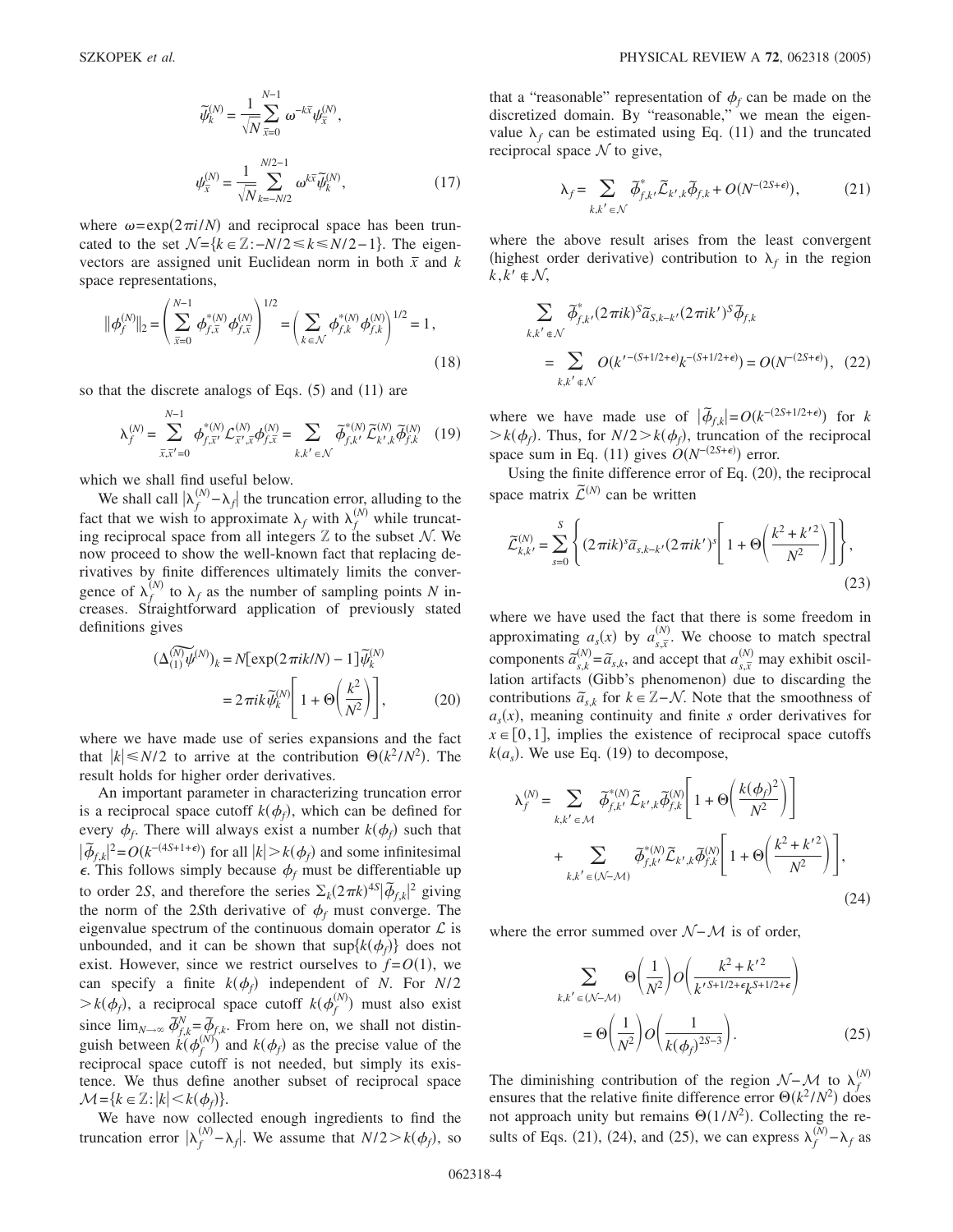$$
\lambda_f^{(N)} - \lambda_f = \sum_{k,k' \in \mathcal{N}} \tilde{\phi}_{f,k'}^{*(N)} \tilde{\mathcal{L}}_{k',k} \tilde{\phi}_{f,k}^{(N)} \left[ 1 + \Theta \left( \frac{1}{N^2} \right) \right] - \sum_{k,k' \in \mathcal{N}} \tilde{\phi}_{f,k'}^{*} \tilde{\mathcal{L}}_{k',k} \tilde{\phi}_{f,k},
$$
\n(26)

where we have dropped the dependence upon  $k(\phi_f)$  as it shall be of no further use. We note that  $\widetilde{\mathcal{L}}^{(N)}$  $-\tilde{\mathcal{L}} = \Theta(1/N^2)$  in the reciprocal space  $M$ , so we can consider  $1/N^2$  a parameter of expansion in perturbation theory. The lowest order perturbation gives  $\|\delta \tilde{\phi}^{\prime}_f\|$  $\|\hat{\phi}_f^{(N)}\|_2 = \|\tilde{\phi}_f^{(N)}\|_2$  $\frac{N(N)}{T} - \frac{\tilde{\phi}}{T}$  = *O*(1/*N*<sup>2</sup>) for a nondegenerate  $\phi_f$ . Degenerate eigenvectors might be perturbed substantially, but this is merely the result of there being no preferred basis for the span of the degenerate eigenvectors. The same bounds on truncation error can be shown to apply to the degenerate case. Noting that Eq. (26) is second order in eigenvector and  $\delta \tilde{\phi}_f$  is orthogonal to  $\tilde{\phi}_f$ , the contribution  $\int_{0}^{\pi}$  of  $\delta \tilde{\phi}$  $N_f^{(N)}$  to the eigenvalue error is  $O(1/N^4)$  and can therefore be ignored. The relative truncation error is

$$
\left| \frac{\lambda_f^{(N)} - \lambda_f}{\lambda_f} \right| = \Theta \left( \frac{1}{N^2} \right) \tag{27}
$$

which is the final result of this section. We emphasize that truncation error arises solely from the uniform discretization of the domain  $x \in [0,1]$ .

#### **III. QUANTUM ALGORITHM—ONE-DIMENSION**

We present now the quantum algorithm as it applies to the Hermitian, one-dimensional boundary value problem discussed in the preceding section. We will show the various computational steps, and the rationale behind them.

First, we set forth some preliminaries. We will represent a vector  $\psi^{(N)}$  with a quantum state composed of  $n = \ln_2 N$  qubits whose probability amplitudes are encoded as follows:

$$
|\psi^{(N)}\rangle = \frac{1}{\sqrt{N}} \sum_{\bar{x}=0}^{N-1} \psi_{\bar{x}}^{(N)} |\bar{x}\rangle, \qquad (28)
$$

where  $|\overline{x}\rangle$  is an *n* qubit state storing the binary representation of  $\bar{x}$ . Similarly, the finite difference matrix  $\mathcal{L}^{(N)}$  is mapped to an operator,

$$
\Lambda^{(N)} = \sum_{\bar{x}, \bar{x}'=0}^{N-1} |\bar{x}\rangle \mathcal{L}^{(N)}_{\bar{x}, \bar{x}'} \langle \bar{x}' |,
$$
 (29)

and we define the unitary exponential,

$$
U = \exp(i\Lambda^{(N)}\tau) = \sum_{q=0}^{\infty} \frac{(i\Lambda^{(N)}\tau)^q}{q!},
$$
 (30)

where  $\tau$  is a dimensionless constant whose value is chosen in advance of the simulation and where the unitarity of *U* follows from the Hermitian nature of  $\Lambda^{(N)}$ . The constant  $\tau$  must be carefully chosen to arrive at a desired accuracy in eigenvalue  $\lambda_f^{(N)}$  without an unnecessarily large number of operations. The prescription for choosing  $\tau$  is described further below in Sec. III. Note that  $\tau$  is now an abstract scaling parameter rather than the time step of a quantum simulation.

We shall call the register of  $n = \ln_2 N$  qubits the accumulator register. In addition, a register of  $m = \ln_2 M$  qubits will be required to count phase steps, which we shall call the index register. Several ancilla qubits will be required, their number depending on the desired precision for the coefficients  $a_s^{(N)}$  that specify  $\Lambda$ . The first steps are to load an initial state  $|\psi^{(N)}\rangle$  into the accumulator and to form an equal superposition of all index qubit states, giving a complete state,

$$
|\Psi\rangle = \frac{1}{\sqrt{M}} \sum_{j=0}^{M-1} |\psi^{(N)}\rangle |j\rangle.
$$
 (31)

The state  $|\psi^{(N)}\rangle$  is an initial estimate of the field eigenvector of interest. To determine the required computational work to arrive at a suitable initial estimate  $|\psi^{(N)}\rangle$ , it is useful to decompose the accumulator state in terms of the initially unknown eigenstates  $|\phi_f^{(N)}\rangle$ ,

$$
|\Psi\rangle = \frac{1}{\sqrt{M}} \sum_{j=0}^{M-1} \sum_{x=0}^{N-1} \alpha_j |\phi_j^{(N)}\rangle |j\rangle = \sum_{f=0}^{N-1} \alpha_f |\Psi_f\rangle, \tag{32}
$$

where  $\alpha_f = \langle \phi_f^{(N)} | \psi^{(N)} \rangle$ . As will be shown, the probability that the Abrams-Lloyd algorithm will give an estimate of eigenvalue  $\lambda_f$  in a single iteration is  $|\alpha_f|^2$ . To obtain an estimate of  $\lambda_f$  with probability approaching unity, approximately  $1/|\alpha_f|^2$  iterations will be required. It is thus necessary for  $|\psi^{(N)}\rangle$  to have a large overlap with  $|\phi_f^{(N)}\rangle$  in order to avoid numerous iterations of the algorithm. The best technique proposed thus far is that of Jaksch and Papageorgiou [10], where a more coarsely defined  $\phi_f^{(N_0)}$  is determined first (i.e.,  $N_0$  $\langle N \rangle$ . According to the analysis of the preceding section, a coarse approximation limited by truncation error will allow one to achieve

$$
|\alpha_f|^2 \le ||\tilde{\phi}_f - \tilde{\phi}_f^{(N_0)}||_2^2 = ||\delta \tilde{\phi}_f^{(N_0)}||_2^2 = 1 - O(1/N_0^2)
$$
 (33)

for  $f = O(1)$ . Thus, one might solve for a desired  $\phi_f^{(N_0)}$  classically (with cost that we will discuss later), and load the state  $|\phi^{(N_0)}\rangle$  into the accumulator with  $\Theta(N_0)$  operations.

We shall now follow the linear portion of the algorithm as it operates on a particular component  $|\Psi_f\rangle$ , reintroducing the full superposition over all  $f$  in the final (nonlinear) measurement step. The next stage of the algorithm is to apply the unitary *U* to the accumulator conditional upon the index to produce the superposition,

$$
|\Psi'_{f}\rangle = \frac{1}{\sqrt{M}} \sum_{j=0}^{M-1} U^{j} |\phi_{f}^{(N)}\rangle |j\rangle = \frac{1}{\sqrt{M}} \sum_{j=0}^{M-1} \exp(i j \lambda_{f}^{(N)} \tau) |\phi_{f}^{(N)}\rangle |j\rangle.
$$
\n(34)

Only *M* conditional applications of *U* are in fact required to form  $|\Psi'_f\rangle$  from  $|\Psi_f\rangle$ . One applies *U* conditional on  $j>1$ , then one applies *U* conditional on  $j > 2$  and so forth until the  $(M-1)$ <sup>th</sup> conditional *U* is applied for  $j=M-1$ . The conditional applications of *U* can be performed with a single ad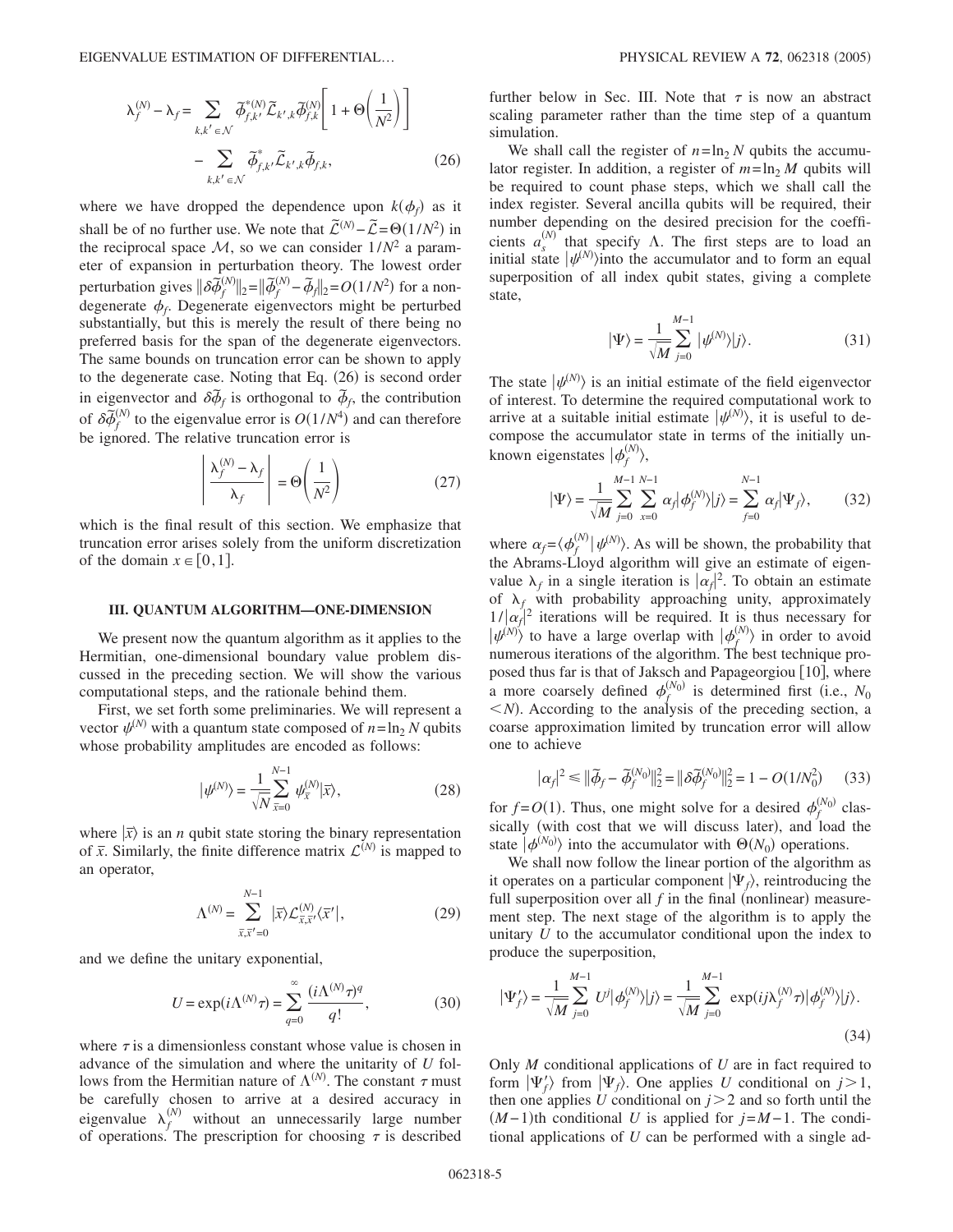ditional ancilla qubit as follows. With at most ln *M* logical operations, one can entangle the index register with an ancilla to form the state  $\Sigma_j |j\rangle |C_{j,j'}\rangle$  where the ancilla  $C_{j,j'}=1$ for  $j \ge j'$  and  $C_{j,j'}=0$  otherwise. The *j*'th application of *U* can be implemented as a *U* conditional on the ancilla  $C_{j,j'}$ . The ancilla is then disentangled from the quantum register by running the initial entangling operation once again.

The operator *U* acts in the full *n* qubit Hilbert space of  $|\psi^{(N)}\rangle$ , which will in general be prohibitively large, but it is

nevertheless possible to efficiently generate an approximation to *U* using operations in a few qubit Hilbert space. The structure of  $\Lambda^{(N)}$  is a band diagonal matrix resulting from local operations, and thus it has a block diagonal representation in the qubit basis of the accumulator.

To illustrate explicitly some of the key features of the algorithm at work, it is useful to consider the simple example where  $\mathcal{D} = \partial/\partial x \{a(x)(\partial/\partial x)\}\)$ . The following decomposition is appropriate:

$$
\Lambda^{(N)} = N^{2} \begin{pmatrix} d_{0} & & & & & & \\ & d_{1} & & & & & \\ & & d_{2} & & & & \\ & & & d_{3} & & & \\ & & & & \ddots & & \\ & & & & & \ddots & \\ & & & & & & \ddots \end{pmatrix} - N^{2} \begin{pmatrix} 0 & a_{1} & & & & & \\ & 0 & a_{1} & & & & \\ & & 0 & a_{3} & & & \\ & & & & 0 & a_{4} & & \\ & & & & & \ddots & \\ & & & & & & \ddots \end{pmatrix} - N^{2} \begin{pmatrix} 0 & & & & & a_{0} \\ & 0 & a_{2} & & & & \\ & & a_{2} & 0 & & & \\ & & & & a_{4} & 0 & & \\ & & & & & a_{4} & 0 & \\ & & & & & & \ddots \end{pmatrix},
$$
\n
$$
\Lambda^{(N,1)} \qquad (35)
$$

where  $d_{\bar{x}} = a_{\bar{x}} + a_{\bar{x}+1}$ . The operators  $\Lambda^{(N,p)}$  can be written more compactly,

$$
\Lambda^{(N,1)} = N^2 \sum_{\overline{x}} d_{\overline{x}} |\overline{x}\rangle \langle \overline{x}|,
$$

$$
\Lambda^{(N,2)} = -N^2 \sum_{\overline{x} \text{ even}} a_{\overline{x}+1} \{ |\overline{x}\rangle \langle \overline{x}+1| + |\overline{x}+1\rangle \langle \overline{x}| \},
$$

$$
\Lambda^{(N,3)} = -N^2 \sum_{\bar{x} \text{ odd}} a_{\bar{x}+1} \{ |\bar{x}\rangle \langle \bar{x}+1| + |\bar{x}+1\rangle \langle \bar{x}| \},
$$

where  $\Lambda^{(N,1)}$  is diagonal, and  $\Lambda^{(N,2)}$ ,  $\Lambda^{(N,3)}$  act in one qubit subspaces (conditional upon  $\overline{x}/2$ ) in lieu of the full Hilbert space of  $\Lambda^{(N)}$ .

The unitary *U* can be approximated to take advantage of the above decomposition in several ways. For a general decomposition,

$$
\Lambda^{(N)} = \sum_{p=1}^{R} \Lambda^{(N,p)},\tag{36}
$$

where for our simple example  $R=3$ , the Baker-Campbell-Hausdorff formulas can be used to show

$$
U_{\Pi} = \prod_{p=1}^{R} \exp(i\Lambda^{(N,p)}\pi/2) \prod_{p=R}^{1} \exp(i\Lambda^{(N,p)}\pi/2)
$$
  

$$
= \exp\left(i\Lambda^{(N)}\tau - \frac{i}{3!} \sum_{p,q=1}^{R} [\Lambda^{(N,p)}, [\Lambda^{(N,q)}, \Lambda^{(N,R)}]]\tau^{3}
$$
  

$$
+ O(||\Lambda^{(N)}||_{2}^{4}\tau^{4})\right)
$$
(37)

where terms bilinear in  $\Lambda^{(N,p)}\tau$  are suppressed by the symmetry of the product formula shown. One may approximate *U* by  $U_{\Pi}$  to take advantage of the efficient implementation of  $\exp(i\Lambda^{(\bar{N},p)}\tau)$  at the cost of introducing error. The quantum circuit for implementing  $U_{\Pi}$  for our simple example  $D$  $=\partial/\partial x$  {a(x)( $\partial/\partial x$ } is shown in Fig. 1. The reason for the ease of implementing  $U_{\Pi}$  is apparent in Fig. 1, one applies single qubit unitaries conditional upon the evaluation of  $a_{\overline{x}}$ . The Solovay-Kitaev theorem guarantees that the single qubit unitaries can be implemented to an accuracy  $\Theta(1/N^2)$  with  $\Theta(\ln^c N)$  universal quantum gates [11]. We also assume that evaluation of  $a_{\bar{x}}$  requires  $O(\ln N)$  operations. Roughly speaking, the differentiability of  $a(x)$  rules out pathological functions that have greater complexity.

Approximating *U* by  $U_{\Pi}$  implies that the algorithm will give an estimate of the eigenvalue  $\lambda_{f,\Pi}^{(N)}$  of the operator

$$
\Lambda_{\Pi}^{(N)} = \Lambda^{(N)} + O(||\Lambda^{(N)}||_2^3 \tau^2)
$$
\n(38)

instead of the desired eigenvalue  $\lambda_f^{(N)}$ . We call the error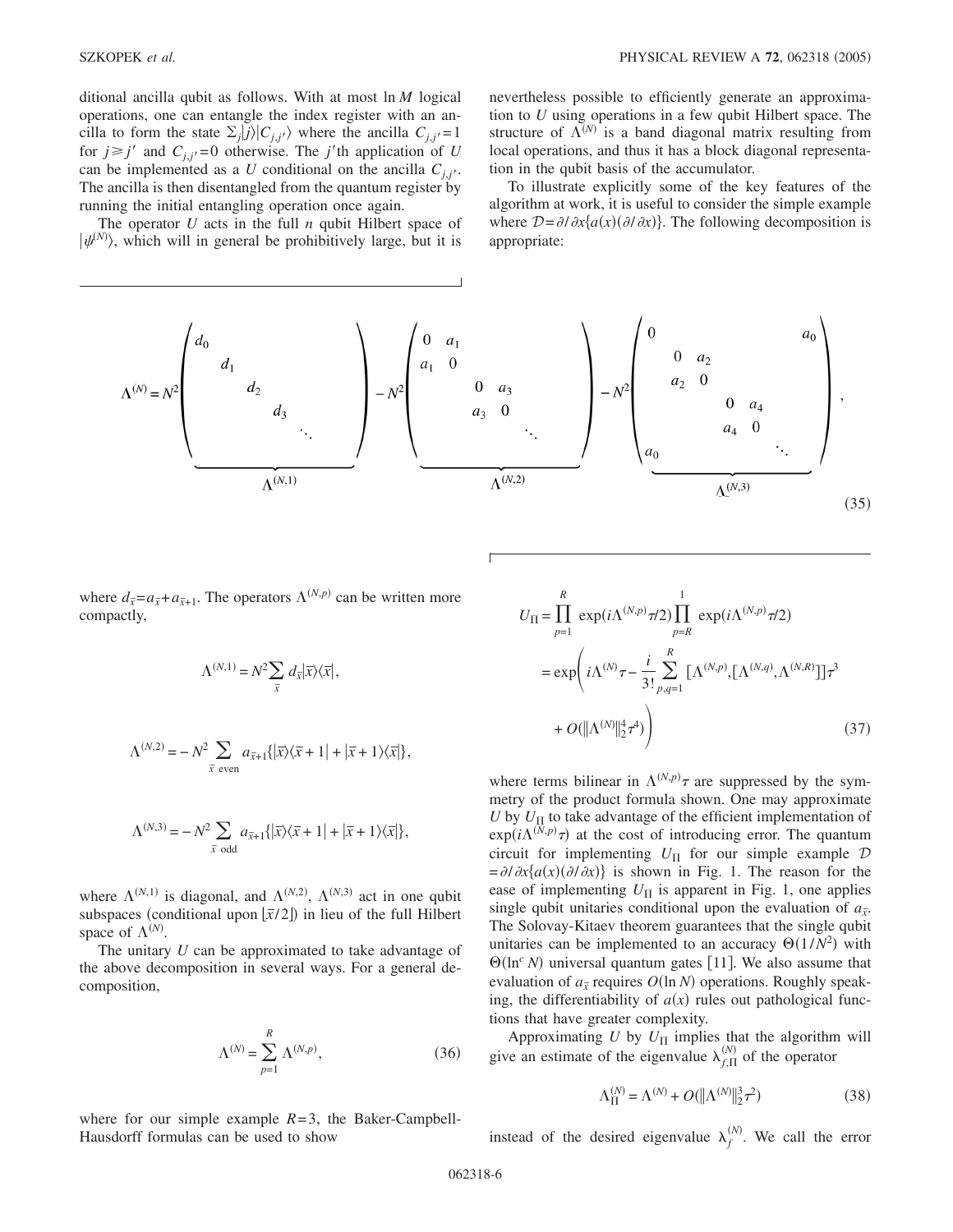

FIG. 1. The quantum circuits for applying (a)  $\exp(i\Lambda^{(N,1)}\tau/2)$ , (b)  $\exp(i\Lambda^{(N,2)}\tau)$ , and (c)  $\exp(i\Lambda^{(N,3)}\tau/2)$ , to the accumulator qubits  $|\overline{x}\rangle = |\overline{x}_3 \overline{x}_2 \overline{x}_1 \overline{x}_0\rangle$  for the decomposition of Eq. (54) with  $N=2^4$ . The ancillae initialized to state  $|0\rangle$  are used to store the coefficients  $d_{\bar{x}}$  or *a*<sub> $\bar{x}$ +1, to three bit precision with resolution  $\delta$ ,  $d_{\bar{x}} = (\mathbf{d}_{\bar{x},2} 2^2 + \mathbf{d}_{\bar{x},1} 2^1)$ </sub>  $+\mathbf{d}_{\bar{x},0}2^0$  ×  $\delta$  with  $\mathbf{d}_{\bar{x},j} \in \{0,1\}$ , and a similar binary description for  $a_{\bar{x}+1}$ . The circuit " $a_{\bar{x}}$ " maps  $|\bar{x}\rangle |$ anc $\rangle \rightarrow |\bar{x}\rangle |$ **d**<sub> $\bar{x} \oplus$  anc $\rangle$ , while</sub>  $a_{\bar{x}+1}$  (even/odd)" maps  $|\bar{x}\rangle$  anc)  $\rightarrow |\bar{x}\rangle |a_{\bar{x}+1}$   $\oplus$  anc) for even/odd  $\bar{x}$ . Single qubit rotations  $R'_p = |0\rangle\langle 0| + \exp[i(N^2 \delta \tau/2)2^p]|1\rangle\langle 1|$  give the desired diagonal phase shifts for  $exp(i\Lambda^{(N,1)}\tau/2)$ . Single qubit rotations  $X'_p = \exp[i(-N^2 \delta \tau/2)2^p \sigma_x]$ , where  $\sigma_x = |0\rangle\langle1| + |1\rangle\langle0|$ , to implement the desired off diagonal couplings of  $exp(i\Lambda^{(N,2)}\tau/2)$  and  $exp(i\Lambda^{(N,3)}\tau/2)$ . The values of  $\tau$  and  $\delta$  can be inferred from the restriction that the operator splitting error is comparable to truncation error, described in Sec. IV. The parity shift operators, defined  $D^{\pm}|\bar{x}\rangle = |\bar{x} \pm 1\rangle$ , are required to shift the block structure of  $\Lambda^{(N,3)}$  so that only operations on the least significant qubit  $\bar{x}_0$  need be performed. The  $D^{\pm}$  can be implemented using quantum Fourier transforms [at cost of  $O(\ln^2 N)$  operations] and single qubit rotations. Final disentanglement of ancillae is achieved by a second application of " $d_{\bar{x}}$ " or " $a_{\bar{x}+1}$ ."

introduced by using  $U_{\Pi}$  the splitting error, which has value  $O(||\Lambda^{(N)}||_2^3 \tau^2)$  provided  $||\Lambda^{(N)}||_2 \tau < 1$ . The splitting error will be shown in the next section to limit the computational efficiency of estimating eigenvalues.

Applying  $U_{\Pi}$  rather than *U*, Eq. (34) takes the form

$$
|\Psi'_{f,\Pi}\rangle = \frac{1}{\sqrt{M}} \sum_{j=0}^{M-1} \exp(i j \lambda_{f,\Pi}^{(N)} \tau) |\phi_{f,\Pi}^{(N)}\rangle |j\rangle.
$$
 (39)

The eigenvalue is encoded in the phase periodicity of  $|\phi_{f,\Pi}\rangle|j\rangle$ , and can be determined to at most the  $\pm \pi/M$  precision allowed by a  $\ln_2 M$  bit representation of a full  $2\pi$  radians. We briefly review the procedure for retrieving the phase [12], beginning with the application of the quantum Fourier transform,

$$
QFT = \frac{1}{\sqrt{M}} \sum_{l=0}^{M-1} \sum_{m=0}^{M-1} \exp(-2\pi ilm/M)|l\rangle\langle m|, \qquad (40)
$$

to the index qubits. The resulting state is

$$
\text{QFT}|\Psi'_{f,\Pi}\rangle = \sum_{l=0}^{M-1} b_{l,f} |\phi_{f,\Pi}^{(N)}\rangle |l\rangle \tag{41}
$$

with the coefficients

$$
b_{l,f} = \frac{1}{M} \sum_{j=0}^{M-1} \exp[i j(\lambda_{f,\Pi}^{(N)} \tau - 2\pi l/M)], \tag{42}
$$

which have square modulus

$$
|b_{l,f}|^2 = \frac{\sin^2[M(2\pi l/M - \lambda_{f,\Pi}^{(N)}\tau)/2]}{M^2 \sin^2[(2\pi l/M - \lambda_{f,\Pi}^{(N)}\tau)/2]}.
$$
(43)

A projective measurement of the index produces  $|l'\rangle$  where  $\lambda f_H^{(N)} \tau/2\pi - l'/M| < 1/2M$  with a probability  $|b_{l',f}|^2 \geq [M^2 \sin^2(\pi/2M)]^{-1}$ . All eigenvalues will satisfy  $|\lambda_{f,\Pi}^{(N)}| < \pi/\tau$  since we will impose  $\|\Lambda^{(N)}\|_2 \tau \ll 1$  (to be made precise in the next section), so identification of  $l'$  will determine an eigenvalue  $\lambda_{f,\Pi}^{(N)}$  uniquely to a precision  $\pm \pi / M \tau$ .

Since we began not with the desired state alone, but with a superposition  $|\Psi\rangle = \sum_{k=0}^{N-1} \alpha_f |\Psi_j\rangle$ , measurement of the index will determine a particular  $\lambda_{f,\Pi}^{(N)}$  with relative probability  $|\alpha_f|^2$ . It is the initial trial wave function  $|\psi^{(N_0)}\rangle$  that determines the probability  $|\alpha_f|^2$  of the eigenvalue/eigenvector pair being selected by a projective measurement.

Upon completion of the eigenvalue readout (via index bits *l'*), the accumulator is left in the eigenstate  $|\phi_f^{(N)}\rangle$ . This is useful since it allows further information to be extracted. For instance, one can efficiently test whether  $|\phi_f^{(N)}\rangle$  has a particular symmetry, such as inversion symmetry about a particular point  $\bar{x}$  in the domain. This can serve as a partial check as to whether the desired  $| \phi_f^{(N)} \rangle$  was indeed selected by the projective measurement.

## **IV. COMPUTATIONAL COST—ONE-DIMENSION**

We now analyze the computational cost for implementing the Abrams-Lloyd algorithm for the one-dimensional Hermitian problem described in the preceding sections. As pointed out, there are three sources of error that must be considered to determine the required number of operations for a given accuracy in eigenvalue estimation.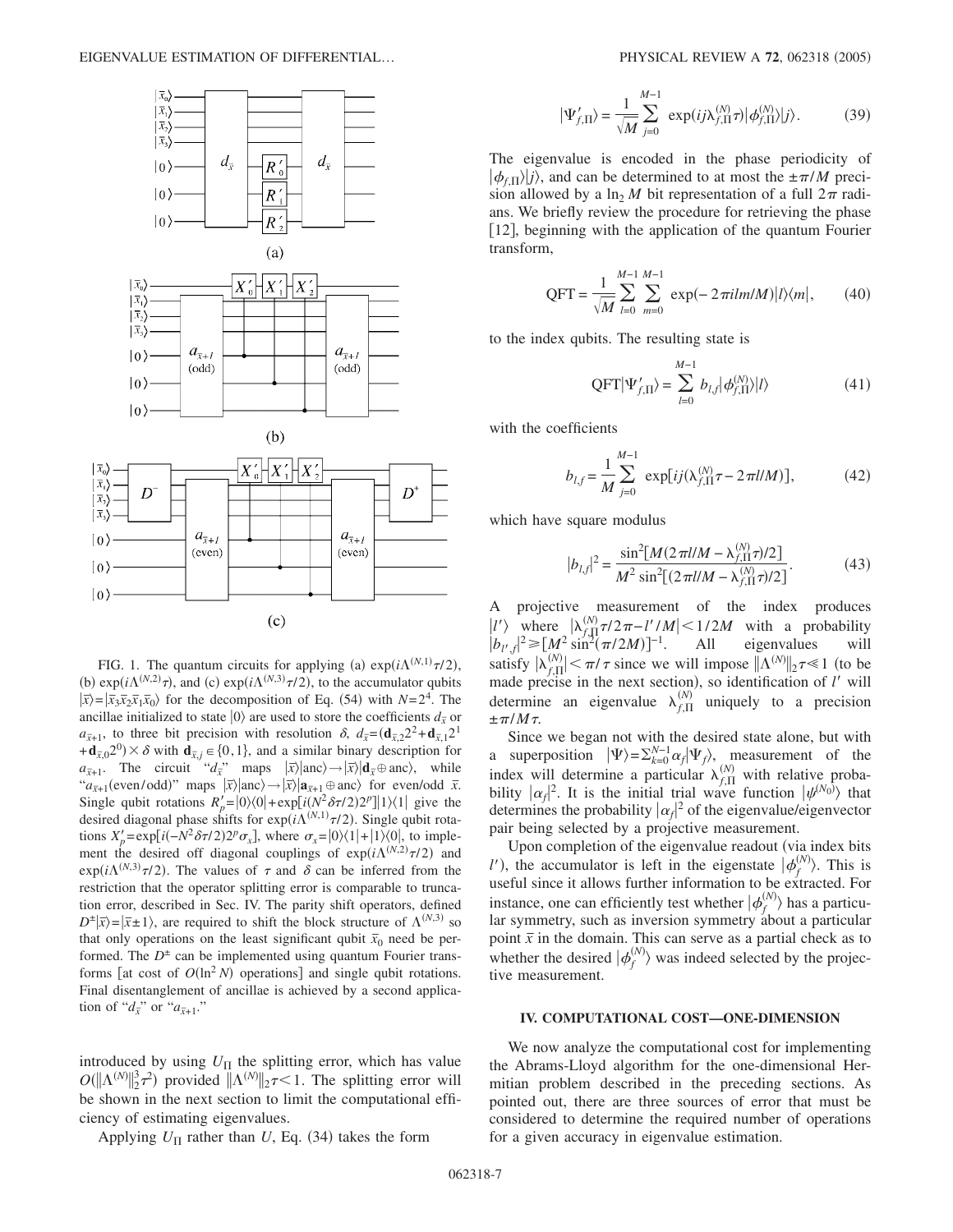First, uniform discretization of the continuous problem to  $N=2^n$  points on the spatial domain introduces a truncation error,

$$
\left| \frac{\lambda_f^{(N)} - \lambda_f}{\lambda_f} \right| = \Theta \left( \frac{1}{N^2} \right). \tag{44}
$$

The truncation error quantifies the accuracy with which the discrete problem represents the continuous problem for low order [i.e.,  $f = O(1)$ ] eigenfunctions  $\phi_f$ . To compare algorithms, classical or quantum, we may ask how many operations are required to achieve the  $\Theta(1/N^2)$  accuracy in the solution of the discrete eigenvalue problem.

Second, splitting  $\Lambda^{(N)}$  into parts so as to approximate U with a product  $U_{\Pi}$  of local operators results in what we have termed splitting error. From Eq. (38) the eigenvalue  $\lambda_{f,\Pi}^{(N)}$  of  $U_{\Pi}$  is

$$
\lambda_{f,\Pi}^{(N)} = \lambda_f^{(N)} + O(||\Lambda^{(N)}||_2^3 \tau^2),\tag{45}
$$

where we choose  $\tau$  such that  $||\Lambda^{(N)}||_2 \tau = ||\mathcal{L}^{(N)}||_2 \tau < 1$ . However, from the finite difference formula Eq. (14) and the form of  $\mathcal{L}^{(N)}$  in Eq. (15), the spectral radius  $\|\mathcal{L}^{(N)}\|_2 = \Theta(N^{2S})$ . Hence, the splitting error is

$$
\lambda_{f,\Pi}^{(N)} = \lambda_f^{(N)} + O(N^{6S}\tau^2)
$$
\n(46)

which, unlike truncation error, increases polynomially with an increase in the number of discretization points *N*. The splitting error results from the fact that the product  $U_{\Pi}$  creates deviations from the true advancement in phase at high spatial frequencies. For example, in the system described in Eq. (35), it is the noncommuting nature of advancing even pairings of points and odd pairings of points that generates an error with spatial frequency *N*/2.

Third, the measurement of phase  $\lambda_{f,\Pi}^{(N)} \tau$  via the quantum Fourier transform is limited by the uniform discretization of  $2\pi$  radians into  $M = 2^m$  intervals. The limited phase resolution allows us to specify  $\lambda_{f,\Pi}^{(N)}$  upon completion of the algorithm to a precision  $2\pi/M\tau$ .

The three sources of error allow us to determine the optimal number of index bits  $m = \ln_2 M$ , the value of the constant  $\tau$ , and thus the complexity of the algorithm. Obviously, there is nothing gained in solving the discretized problem to an accuracy greater than the truncation error  $\Theta(1/N^2)$  if the goal is to study the continuous problem. We can thus allow the splitting error  $O(N^{6S}\tau^2)$  to be of the same order as the truncation error,

$$
\Theta\left(\frac{1}{N^2}\right) \ge O(N^{6S}\tau^2) \to \tau \le \Omega\left(\frac{1}{N^{3S+1}}\right). \tag{47}
$$

Since  $\lambda_{f,\Pi}^{(N)} = O(1)$  for our low order eigenvalue with  $f = O(1)$ , the phase advancement  $\lambda_{f,\Pi}^{(N)} \tau \le \Omega(1/N^{3S+1})$  for the low order eigenfunction becomes exceedingly small. In order to resolve this phase so that our final eigenvalue uncertainty does not exceed the truncation error, we require

$$
\frac{2\pi}{M\tau} \leq \Theta\left(\frac{1}{N^2}\right) \to M \geq O(N^{3(S+1)})\tag{48}
$$

thus prescribing the number  $m = \ln_2 M$  of index register qubits.

The complexity of the eigenvalue estimation can now be stated. The determination of a suitable initial guess eigenstate  $\phi_f^{(N_0)}$  requires the determination of an eigenvector of an  $N_0 \times N_0$  problem. This can be done classically in  $\Omega(N_0)$ steps, since each of  $N_0$  points in the spatial domain description of  $\mathcal{L}^{(N_0)}$  must contribute to the eigenvalue. Near optimal classical methods are in fact known. In the case of a tridiagonal  $\mathcal{L}^{(N_0)}$ , bisection gives an eigenvalue to  $\Theta(1/N_0^2)$  precision with  $\Theta(N_0 \ln N_0)$  operations [13]. Low order eigenvalues of wider bandwidth  $\hat{\mathcal{L}}^{(N_0)}$  matrices can be determined to the same precision with the same order of operations using more complex classical techniques (1). Only a modest  $N_0$  is required for the probability of a successful iteration of the quantum algorithm,  $1 - O(1/N_0^2)$ , to be comparable to unity. Following the construction of an initial eigenstate estimate, this estimate must be loaded into the accumulator register, which can be done in  $\Theta(N_0)$  steps. We suppose that *N* will exceed  $N_0$  by a substantial factor, so that the initial state preparation is a negligible cost compared to the remainder of the algorithm. The majority of the computational steps in the quantum algorithm are accounted for by the  $M \ge O(N^{3(S+1)})$ applications of  $U_{\text{II}}$ , each of which requires  $O(\ln^c N)$  gate operations for some constant  $c = O(1)$ . The final quantum Fourier transform requires  $\Theta(\ln^2 M)$  gate operations, a negligible  $ln(N)$  contribution compared to the  $M$  applications of  $U_{\Pi}$ .

Thus, to achieve  $\Theta(1/N^2)$  accuracy in the final eigenvalue, at least  $O(N^{3(S+1)} \ln^c N)$  operations and  $\Theta(D \ln N)$  qubits are required. In contrast, an eigenvalue can be found using classical techniques to  $\Theta(1/N^2)$  accuracy using  $\Theta(N \ln N)$  operations. The quantum algorithm requires significantly more work than classical algorithms for the onedimensional problem. Nonetheless, we show in the next section that the quantum algorithm is easily extended to higher dimensional problems where increased efficiency over classical techniques is indeed possible.

### **V. HIGHER DIMENSIONAL PROBLEMS**

Here we will generalize the results of the one-dimensional problem to the multidimensional problem. Many of the arguments presented in the earlier sections are not specific to the single dimension domain, and in many cases we can simply replace scalars with vectors. The continuous problem we wish to solve involves an operator  $D$  mapping functions  $\psi(\mathbf{x})$ , defined over a *D*-dimensional cubic domain  $\mathbf{x} \in \mathcal{S}$  $=[0,1]^{\otimes D}$ , to functions  $D\psi(\mathbf{x})$ . Rather than explicitly writing out the general form of a multidimensional Hermitian operator  $D$  analagous to the single dimensional operator of Eq. (1), we simply state that  $D$  must satisfy

$$
\int_0^1 dx_1 \cdots \int_0^1 dx_D (\phi_f^* \mathcal{D} \phi_{f'} - \phi_{f'}^* \mathcal{D} \phi_f) = 0 \qquad (49)
$$

for any eigenfunctions  $\phi_f$  satisfying  $\mathcal{D}\phi_f = \lambda_f \phi_f$ . We can then define an "equivalent" bilinear operator  $\mathcal L$  that maps any two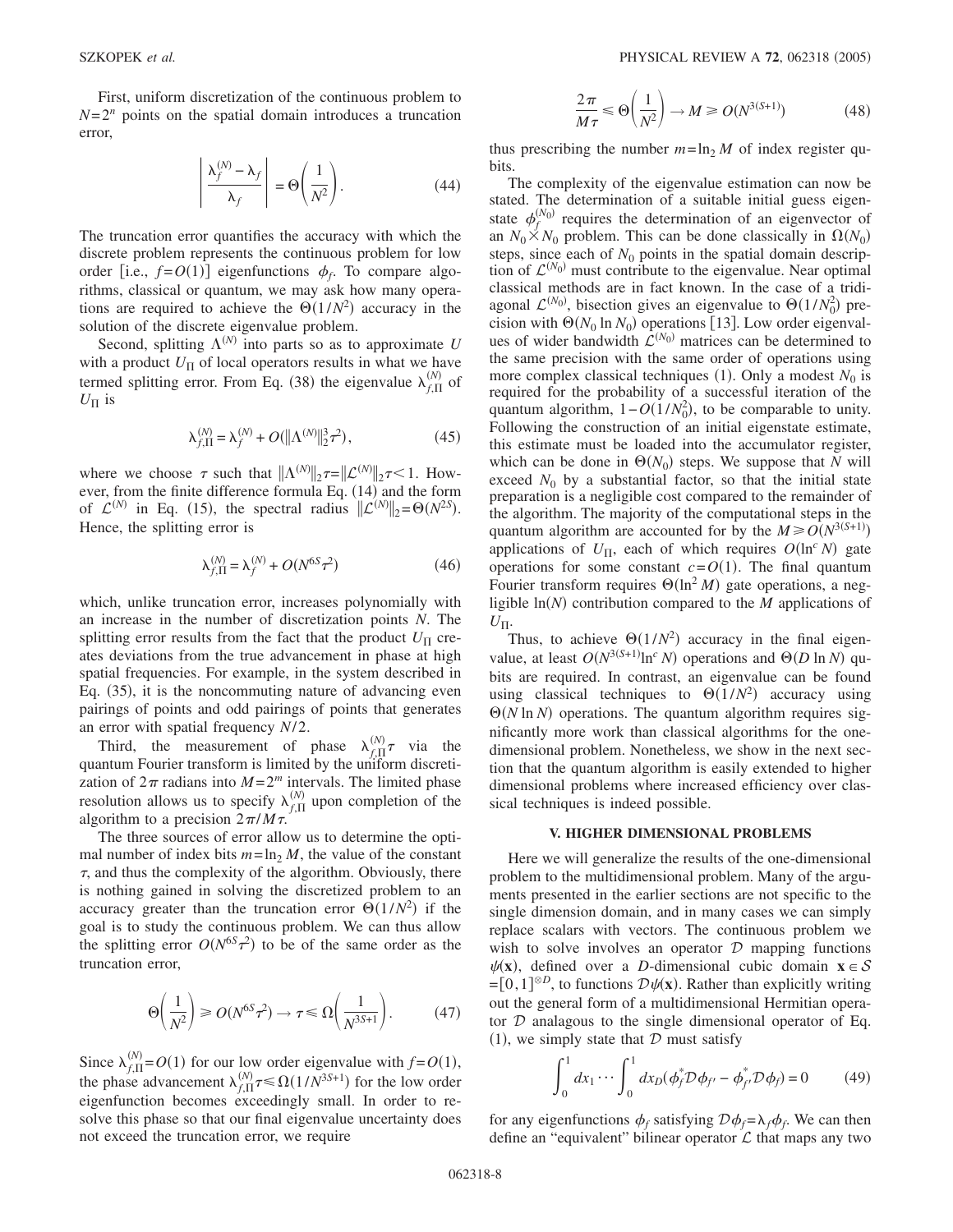vector functions  $\psi^*(\mathbf{x})$  and  $\varphi(\mathbf{x})$  to a scalar function  $\psi^* \mathcal{L} \varphi$ . This can be done by using the higher dimensional forms of integration by parts, which in one dimension allowed us to relate  $D$  to  $\mathcal{L}$ . We exclude "trivial" problems that are readily expressed as a tensor product of single dimensional problems,  $\mathcal{L} = \mathcal{L}_1 \otimes \mathcal{L}_2 \otimes \cdots \otimes \mathcal{L}_D$ . We are therefore considering problems whose structure is instead a sum of tensor product terms

$$
\mathcal{L} = \sum_{\beta=1}^{B} \mathcal{L}_{\beta,1} \otimes \mathcal{L}_{\beta,2} \otimes \cdots \otimes \mathcal{L}_{\beta,D} \tag{50}
$$

for some constant  $B > 1$ , and where the differential order of each one-dimensional  $\mathcal{L}_{\beta,\alpha}$  is  $2S_{\beta,\alpha}$ . The differential order of  $\mathcal{L}$  is then  $2S = \max_{\beta} {\sum_{\alpha} 2S_{\beta,\alpha}}$ . Of course, we retain the Hermitian property

$$
\int_0^1 dx_1 \cdots \int_0^1 dx_D (\phi_f^* \mathcal{L} \phi_{f'} - \phi_{f'}^* \mathcal{L} \phi_f) = 0 \qquad (51)
$$

and the associated eigenvalue/eigenvector properties. Normalizing the eigenfunctions allows us to write

$$
\lambda_f = \int_0^1 dx_1 \cdots \int_0^1 dx_D \phi_f^* \mathcal{L} \phi_f \tag{52}
$$

which is simply the Rayleigh quotient.

Discretization proceeds as in the single dimensional case, with each domain coordinate  $x_i \in [0,1]$  discretized to *N* points. Functions  $\psi(\mathbf{x})$  are represented by rank *D* tensors  $\psi_{\overline{x}}^{\circ}$  $\frac{N}{\bar{x}}$ , i.e., for *D*=2 dimensions  $\psi_{\bar{x}}^{(N)}$  $\frac{N}{\sigma}$  is a matrix of numbers, for  $D=3$  dimensions  $\psi_{\overline{x}}^{\mu}$  $\frac{N^{(N)}}{N}$  is a "cube" of numbers, and so forth. Partial derivatives are converted to finite differences as in the one-dimensional case. The operator  $\mathcal L$  can thus be discretized to a tensor  $\mathcal{L}_{\overline{\mathbf{x}}, \overline{\mathbf{x}}'}^{(N)}$  $\frac{N}{\sqrt{N}}$ . The truncation error in the multidimensional problem is

$$
\left| \frac{\lambda_f^{(N)} - \lambda_f}{\lambda_f} \right| = \Theta \left( \frac{1}{N^2} \right) \tag{53}
$$

which is identical to the one-dimensional case because the relative finite difference errors on each coordinate are  $\Theta(1/N^2)$ .

The implementation of the Abrams-Lloyd algorithm for the multidimensional problem proceeds in a completely analagous fashion to the one-dimensional case, with the number of accumulator qubits  $D \ln_2 N = Dn$  so as to represent a volume  $V = N^D$ . As before, an initial estimate of the desired eigenvector  $\phi_f^{(N)}$  is required. A coarse classical simulation can produce an eigenvector  $\phi_f^{(N_0)}$  with  $N_0 < N$ . Since truncation error scales as  $\Theta(1/N^2)$ , the required value of  $N_0$  is such that the probability of a successful iteration of the algorithm,  $1-O(1/N_0^2)$ , approaches unity. The computational cost is  $\Theta(N_0^D \ln N_0)$  classical gate operations for generating the initial eigenstate and  $\Theta(N_0^D)$  gate operations to load the state into the accumulator.

The heart of the algorithm is the controlled application of the unitary  $U = \exp(i\Lambda^{(N)}\tau)$  where  $\Lambda^{(N)} = \Sigma | \overline{\mathbf{x}} \rangle \mathcal{L}_{\overline{\mathbf{x}},\overline{\mathbf{x}}}^{(N)}$  $\frac{(N)}{\overline{x}}\frac{1}{N'}\left|\overline{x}'\right|$ . As before, *U* acts within a large Hilbert space, so an approximating operator  $U_{\Pi}$  is applied instead. The operator  $U_{\Pi}$  is a sequence of operations acting conditionally upon a much smaller Hilbert space than the full  $D \ln_2 N$  qubits. We quantify the size of this Hilbert space now. The multidimensional  $\Lambda^{(N)}$  is no longer represented by a band diagonal matrix, but has the structure of a sum of tensor products as in Eq. (50),

$$
\Lambda^{(N)} = \sum_{\beta=1}^{B} \Lambda^{(N)}_{\beta,1} \otimes \Lambda^{(N)}_{\beta,2} \otimes \cdots \otimes \Lambda^{(N)}_{\beta,D}.
$$
 (54)

The local nature of  $\Lambda^{(N)}$  is quantified by the maximum number of states  $|\mathbf{x}'\rangle$  for which  $\langle \bar{\mathbf{x}}' | \Lambda^{(N)} | \bar{\mathbf{x}} \rangle$  is not zero (maximizing over all possible  $|\overline{\mathbf{x}}\rangle$ ). This volume, *v*, is the maximum product of matrix bandwidths,

$$
v = \max_{\beta} \{ (2S_{\beta,1} + 1)(2S_{\beta,2} + 1) \cdots (2S_{\beta,D} + 1) \} \le \left( 1 + \frac{2S}{D} \right)^D,
$$
\n(55)

where we have used the restriction  $2S = max_{\beta} {\sum_{\alpha} 2S_{\beta,\alpha}}$  to arrive at the bound on *v*. It follows that we can split  $\Lambda^{(N)}$  $=\sum_{p=1}^{R} \Lambda^{(N,p)}$  where the  $\Lambda^{(N,p)}$  act conditionally upon a Hilbert space of  $r=[\ln_2 v]$  qubits. The size of this reduced Hilbert space is independent of domain size  $N^D$ , so that  $exp(i\Lambda^{(N,p)}\tau)$ can be applied to the requisite accuracy (polynomial in  $1/N$ ) with only  $\Theta(\ln^c N)$  universal gates for some constant *c*. As before, we assume that the function evaluations required for conditional action upon the *r*-qubit subspace entails at most  $O(\ln N)$  universal gates. The total number of the split up operators  $\Lambda^{(N,p)}$  is bounded  $R \le v = (1+2S/D)^D$  independently of the domain size  $N^D$ . Thus,  $U_{\Pi}$  can be applied with  $O(\ln^c N)$  work for some  $c = O(1)$ .

The approximation  $U_{\Pi}$  can be composed by using a symmetric product as in Eq.  $(37)$  so that the splitting error is

$$
\lambda_{f,\Pi}^{(N)} = \lambda_f^{(N)} + O(||\Lambda^{(N)}||_2^3 \tau^2). \tag{56}
$$

More generally, an approximation of *U* correct to higher order in  $\|\Lambda^{(N)}\|_2 \tau$  can be implemented [14–16]. For the sake of generality, we assume we have a product operator  $U_{\Pi}$  correct to order  $\|\Lambda^{(N)}\|_2^{\nu} \tau^{\nu}$ , and set  $\nu=2$  to recover the simple symmetric product results. In practice, one cannot take  $\nu$  arbitrarily large since the number of terms in  $U_{\Pi}$  grows exponentially in  $\nu$ . The optimal choice of  $\nu$  is that which minimizes the overall computational cost.

Using the fact that  $2S$  is the differential order of  $\mathcal{L}$ , the splitting error becomes

$$
\lambda_{f,\Pi}^{(N)} = \lambda_f^{(N)} + O(N^{2S(\nu+1)}\tau^{\nu}).
$$
\n(57)

The final phase measurement through a quantum Fourier transform proceeds as in the one-dimensional case, with the same precision of  $\pm \pi/(M\tau)$  in determining  $\lambda_{f,\Pi}^{(N)}$ , where *m*  $=$ ln<sub>2</sub> *M* is the number of index qubits. Requiring that the final eigenvalue be determined to the truncation error limit as in the one-dimensional case, the same line of reasoning as in the preceding section leads to

$$
\tau \leq \Omega \bigg( \frac{1}{N^{2(S(1+1/\nu)+1/\nu)}} \bigg),
$$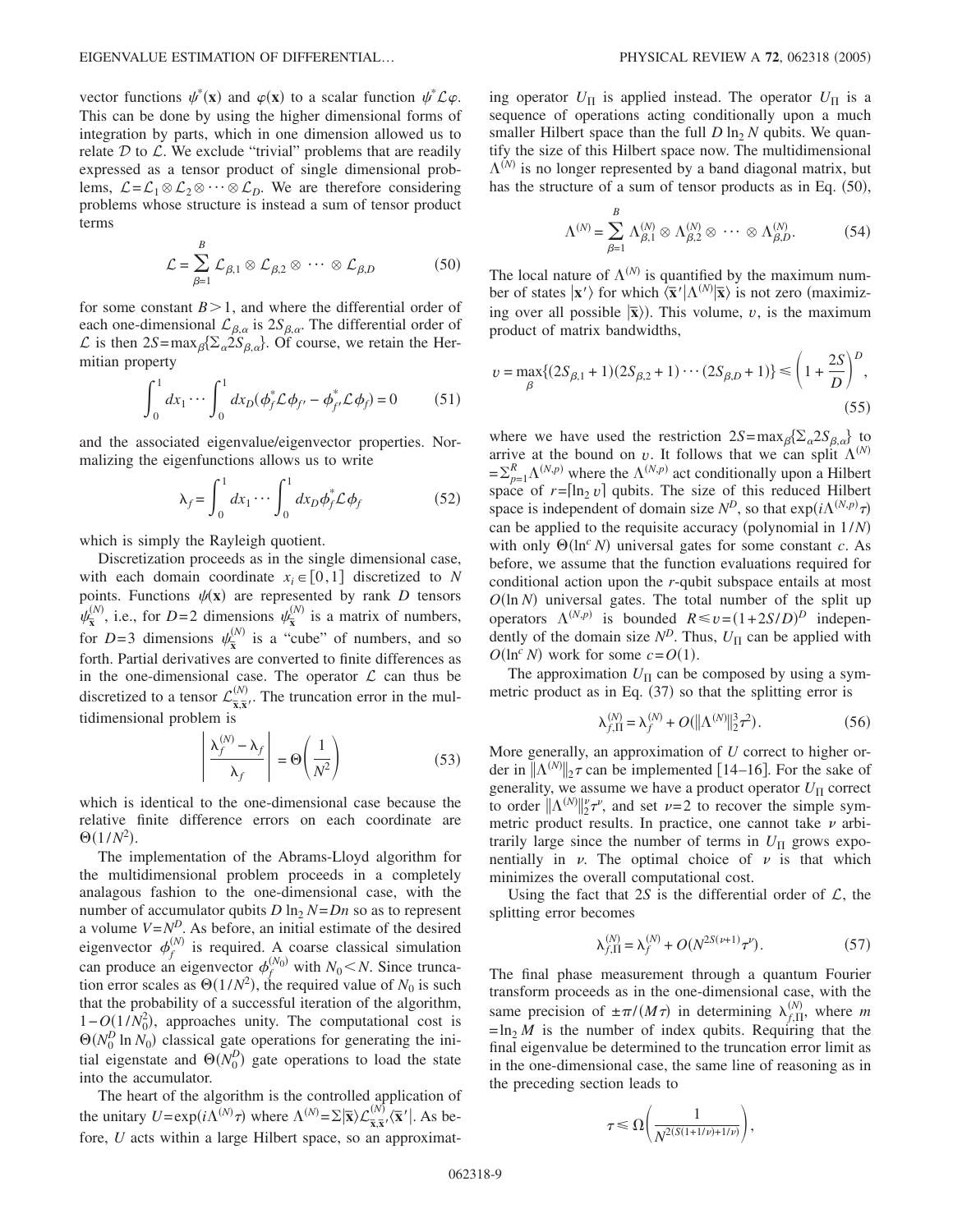$$
M \ge O(N^{2(S+1)(1+1/\nu)}).
$$
 (58)

The computational cost of the algorithm is dominated by the *M* applications of  $U_{\Pi}$ , each application of  $U_{\Pi}$  requiring  $O(\ln^c N)$  number of operations. The computational cost for the quantum algorithm is

$$
\mathfrak{N}_Q = O(M \ln^c N) = O(N^{2(S+1)(1+1/\nu)} \ln^c N) \tag{59}
$$

in addition to the cost for finding and loading an eigenstate with coarse discretization  $N_0$  along each axis. We assume  $O(N_0)$ . The number of qubits required by the quantum algorithm is  $\Theta(\ln N)$ .

We now consider classical costs associated with the multidimensional eigenvalue equation. Discretization and reduction of the continuous problem to a matrix equation results in a sparse  $N^D \times N^D$  matrix with a number of bands depending on the spatial derivatives and dimensions in the continuous problem. The most efficient and near optimal classical method requires

$$
\mathfrak{N}_C = O(N^D \ln N) \tag{60}
$$

operations in order to attain a low order eigenvalue with truncation error accuracy  $\Theta(1/N^2)$ . The method is near optimal in the classical case since the computational cost per each of  $V = N^D$  points in the domain is merely  $O(\ln N)$ . Any classical method must "visit" each point in the simulation domain in order for that point to influence the outcome of the classical calculation, hence the classical computation cost is  $\Omega(N^D)$ . Of course, the number of bits required is  $\Theta(N^D)$ .

The maximum improvement in computational efficiency provided by the quantum algorithm presented is

$$
\max\left(\frac{\mathfrak{N}_C}{\mathfrak{N}_Q}\right) = O\left(\frac{N^{D-2(S+1)(1+1/\nu)}}{\ln^{c-1} N}\right) \tag{61}
$$

with respect to the best known (near optimal) classical algorithm. From the above, we see that the domain dimension must satisfy  $D > 2(S+1)(1+1/\nu)$  in order to see any improvement using the Abrams-Lloyd algorithm. In particular, we have *S*= 1 for Schrödinger's equation and we can identify  $D/3$  as the number of particles in space  $(3$  degrees of freedom per particle, neglecting spin). A many-body eigenvalue calculation is more efficient than classical simulation for particle number  $D/3$  >  $(4/3)(1+1/\nu)$ . For the case where  $U_{\Pi}$  is a simple symmetric product,  $\nu = 2$  and we require  $D/3 > 2$  in order to see improved computational efficiency. Higher order approximations,  $\nu$  > 2 will result in two (spinless) particle calculations already being done more efficiently using the Abrams-Lloyd algorithm.

We now discuss the generality of the results for domains other than the simple hypercube  $S = [0,1]^{\otimes D}$  discretized to  $V = N^D$  points. A more complex domain S' can be had by deleting regions from  $S$  along planes defined by the uniform discretization scheme. The computational cost incurred is that required to ensure the probability amplitudes in  $|\psi\rangle$  do not "spill" into the deleted regions  $S-S'$ . This is easily done by circuits such as those in Fig. 1, wherein quantum gates can be used to determine the conditional application of a few-qubit operator throughout the simulation domain. The computational cost is therefore proportional to the classical cost of determining whether a point  $\bar{x}$  is in or out of the specified domain  $S'$  subtended by the hypercube S. As an explicit example, the subcircuit  $a_{\bar{x}+1}$  of Fig. 1 for applying  $\exp(i\Lambda^{(N,2)}\tau)$  of Eq. (35) can be made to compute  $|\overline{x}\rangle$  anc)  $\rightarrow |\overline{x}|$ anc) for  $\overline{x} \in S-S'$  and  $|\overline{x}|$ anc) $\rightarrow |\overline{x}|$  $a_{\overline{x}+1} \oplus$ anc) for  $\overline{x}$  $\in \mathcal{S}'$ . The effect of this operation is to conditionally apply  $\exp(i\Lambda^{(N,2)}\tau)$  to those points  $\bar{x} \in S'$ . Clearly,  $S' = S$  is the simplest domain to consider as there is no added computational cost, but more complex domains are accessible at only the modest cost of describing the domain with a Boolean function.

### **VI. CONCLUSION**

Our analysis of the Abrams-Lloyd algorithm raises several questions. First, it is natural to ask what sort of qubit phase rotation accuracy is required during the application of  $U_{\Pi}$  to the initial guess eigenstate. The phase that is applied to qubits by the operator  $U_{\Pi}$  during the computation is of the same order as the phase applied to the highest order eigenvector,  $\lambda_{N,\Pi}^{(N)} \tau$  where the eigenvalue  $\lambda_{N,\Pi}^{(N)} = \Theta(N^{2S})$  for a differential operator of order 2*S* and  $\tau = \Omega(1/N^{3S+1})$  for a second order splitting formula. The magnitude of the phase rotations applied to qubits is therefore  $\Omega(1/N^{S+1})$ . The relative accuracy with which the phase must be applied is  $\Theta(1/N^2)$  if the final eigenvalue estimation is to be accurate to the truncation error limit of  $\Theta(1/N^2)$ . Thus, the absolute accuracy required from single qubit rotations is  $\Omega(1/N^{S+3})$ , independent of the number of dimensions *D*. The absolute accuracy is a small quantity for very modest values of *N*  $= 100$  (representing a relative eigenvalue accuracy of  $10^{-4}$ ) with a second order operator  $(2S=2)$ . Angular resolution of  $10^{-8}$  in the control of qubits represents a technical feat, but thankfully the principles of fault tolerant quantum computation  $[17,18]$  can be applied here to lessen the accuracy requirements for physical qubit operations.

Second, it is tempting to compare the quantum and classical algorithms for the simulation of dynamical evolution. The Abrams-Lloyd algorithm simulates the dynamics of the Schrödinger equation  $\partial \psi / \partial t = D \psi$  for some (possibly fictitious) Hamiltonian represented by  $D$ , but only limited detail of the dynamics in a quantum simulation are accessible. The probability amplitudes characterizing a register of *D* ln *N* +ln *M* qubits can result in at most *D* ln *N*+ln *M* classical bits of information being extracted by measurement (by the Holevo bound). For instance, in order to obtain the eigenvector coefficients  $\phi_f^{(N)}$ , at least  $\Theta(N^D/\ln N)$  iterations of the algorithm would be required. This is in contrast to a classical simulation of dynamical evolution where  $\Theta(N)$  bits would be required to store a state at a single dynamical step, and  $\Theta(NM)$  bits are required to store the entire evolution of an initial state over *M* dynamical steps. We emphasize that the strength of the Abrams-Lloyd algorithm is not in its ability to provide great detail into dynamical evolution but rather in extracting useful classical information (such as eigenvalues) from a very compact representation of that dynamical evolution.